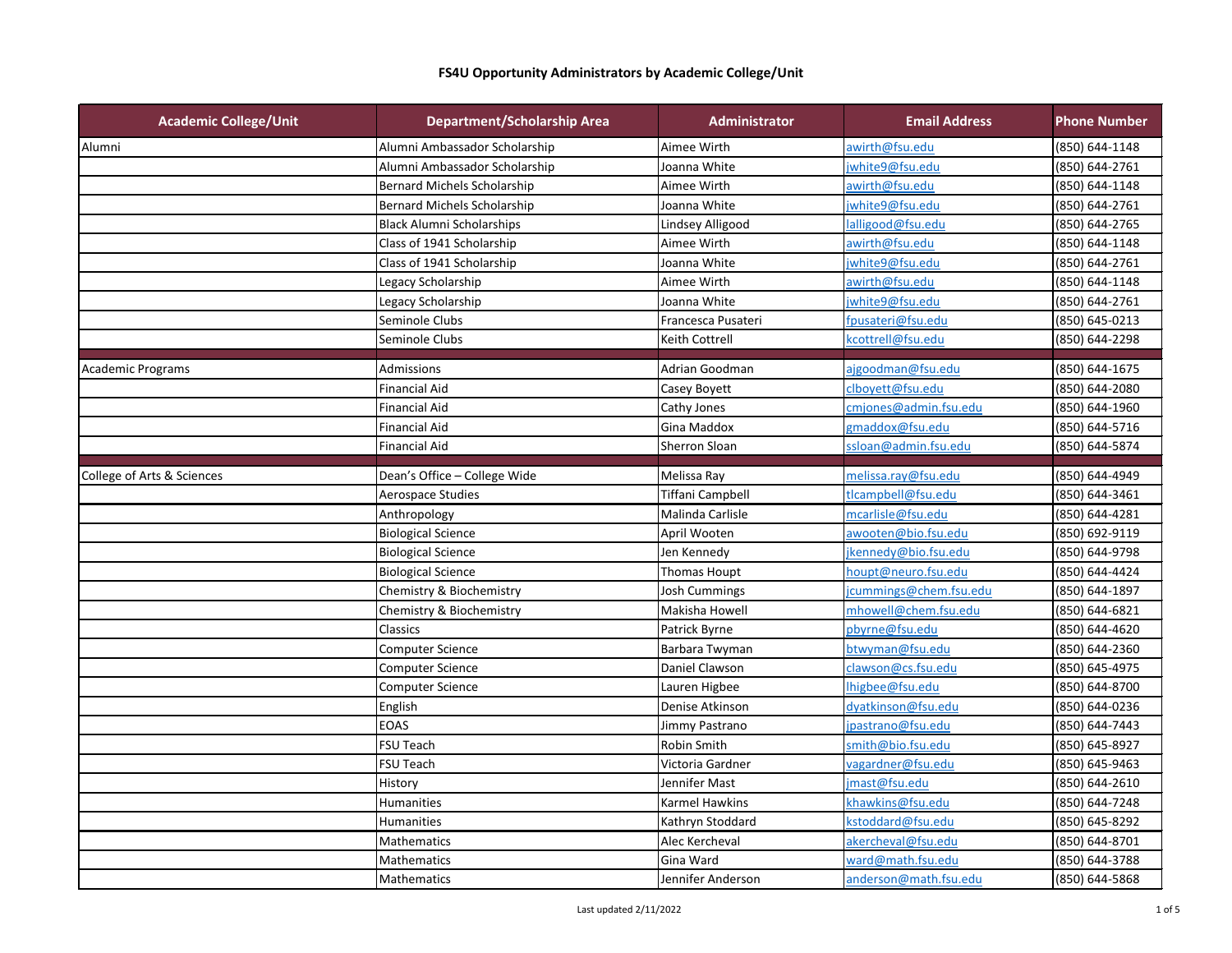| Patricia Rivero<br>privero@fsu.edu<br>(850) 644-1016<br><b>Military Science</b><br>Modern Languages<br>jmorton@fsu.edu<br>(850) 644-2374<br>Jennifer Morton<br>(850) 644-8397<br>Modern Languages<br><b>Wendy Pigott</b><br>wpigott@fsu.edu<br>Molecular Biophysics<br>Carolyn Moore<br>cpmoore@fsu.edu<br>(850) 644-4764<br>kedawkins@fsu.edu<br>Molecular Biophysics<br>Kallie Dawkins<br>(850) 644-1012<br>Philosophy<br>Drew Watson<br>dawatson@fsu.edu<br>(850) 644-1483<br>Philosophy<br>Karen Foulke<br>kfoulke@admin.fsu.edu<br>(850) 644-0967<br>bwilcoxon@fsu.edu<br>(850) 644-3245<br>Physics<br><b>Brian Wilcoxon</b><br>Psychology<br>Janice Parker<br>parker@neuro.fsu.edu<br>(850) 644-3076<br>Psychology<br><b>Terry Eubanks</b><br>eubanks@psy.fsu.edu<br>(850) 644-9890<br>Religion<br>sstetson@fsu.edu<br>(850) 644-1021<br>Susan Stetson<br>Scientific Computing<br>Monica Hartsfield<br>m.hartsfield@fsu.edu<br>(850) 644-2273<br>mcghee@stat.fsu.edu<br>(850) 644-7412<br><b>Statistics</b><br>Pamela McGhee<br>rsattati@fsu.edu<br>Racha Sattati<br>(850) 644-7636<br>Winthrop King Institute<br><b>Women's Studies</b><br><b>Karmel Hawkins</b><br>khawkins@fsu.edu<br>(850) 644-7248<br>Dean's Office - UBA Lead<br><b>Tara Tarin</b><br>ttarin@business.fsu.edu<br>(850) 644-7871<br><b>College of Business</b><br>Dean's Office - UBA Lead<br>ktune@business.fsu.edu<br>(850) 644-4076<br>Kristen Tune<br>Dean's Office - Lead<br>ltipping@fsu.edu<br>(850) 644-7833<br><b>Lisa Tipping</b><br>Dean's Office - Backup<br>Sarah Cass<br>scass@business.fsu.edu<br>(850) 644-7834<br>Hannah Vollenweider<br>hvollenweider@fsu.edu<br>(850) 644-2776<br>Accounting<br><b>BAISSC</b><br>Jolene Hazelwood<br>jhazelwood@business.fsu.edu<br>(850) 644-4094<br>vhouck@fsu.edu<br>Veronica Houck<br>(850) 644-4220<br>Finance<br>jwilliams@business.fsu.edu<br>(850) 644-5507<br>Jennifer Williams<br>Management<br>jhazelwood@business.fsu.edu<br>(850) 644-4094<br>Marketing<br>Jolene Hazelwood<br>RMI<br>Hannah Howard<br>hhoward2@fsu.edu<br>(850) 644-4076<br>Dean's Office<br>Kelley Smith<br>kbsmith@fsu.edu<br>(850) 644-0815<br>Elizabeth Madden<br>elizabeth.madden@cci.fsu.edu<br>(850) 644-4088<br><b>Communication Science &amp; Disorders</b><br><b>Communication Science &amp; Disorders</b><br>Lisa Jackson<br>lisa.jackson@cci.fsu.edu<br>(850) 644-0120<br><b>Communication Science &amp; Disorders</b><br>Linda Sasser<br>linda.sasser@cci.fsu.edu<br>(850) 645-4880<br><b>School of Communication</b><br>Kelley Smith<br>kbsmith@fsu.edu<br>(850) 644-0815<br>School of Information<br>Aimee Reist<br>(850) 645-4753<br>areist@fsu.edu<br>School of Information<br><b>Christiane Stagg</b><br>jade.stagg@cci.fsu.edu<br>(850) 644-8103<br>School of Information<br>Katrina Gainous-Rivers<br>kgainousrivers@fsu.edu<br>(850) 644-3744<br>School of Information<br>Kimberly Amos-Tata<br>kamos@fsu.edu<br>(850) 644-8121<br>Criminology & Criminal Justice<br>Dana Behnke<br>dbehnke@fsu.edu<br>(850) 644-7365 | <b>Academic College/Unit</b>              | <b>Department/Scholarship Area</b> | <b>Administrator</b> | <b>Email Address</b> | <b>Phone Number</b> |
|--------------------------------------------------------------------------------------------------------------------------------------------------------------------------------------------------------------------------------------------------------------------------------------------------------------------------------------------------------------------------------------------------------------------------------------------------------------------------------------------------------------------------------------------------------------------------------------------------------------------------------------------------------------------------------------------------------------------------------------------------------------------------------------------------------------------------------------------------------------------------------------------------------------------------------------------------------------------------------------------------------------------------------------------------------------------------------------------------------------------------------------------------------------------------------------------------------------------------------------------------------------------------------------------------------------------------------------------------------------------------------------------------------------------------------------------------------------------------------------------------------------------------------------------------------------------------------------------------------------------------------------------------------------------------------------------------------------------------------------------------------------------------------------------------------------------------------------------------------------------------------------------------------------------------------------------------------------------------------------------------------------------------------------------------------------------------------------------------------------------------------------------------------------------------------------------------------------------------------------------------------------------------------------------------------------------------------------------------------------------------------------------------------------------------------------------------------------------------------------------------------------------------------------------------------------------------------------------------------------------------------------------------------------------------------------------------------------------------------------------------------------------------------------------------------------------------------------------------------------------------------------------------------------------------------------------------------------------------------------------------------------------------------------------------------|-------------------------------------------|------------------------------------|----------------------|----------------------|---------------------|
|                                                                                                                                                                                                                                                                                                                                                                                                                                                                                                                                                                                                                                                                                                                                                                                                                                                                                                                                                                                                                                                                                                                                                                                                                                                                                                                                                                                                                                                                                                                                                                                                                                                                                                                                                                                                                                                                                                                                                                                                                                                                                                                                                                                                                                                                                                                                                                                                                                                                                                                                                                                                                                                                                                                                                                                                                                                                                                                                                                                                                                                        | College of Arts & Sciences                |                                    |                      |                      |                     |
|                                                                                                                                                                                                                                                                                                                                                                                                                                                                                                                                                                                                                                                                                                                                                                                                                                                                                                                                                                                                                                                                                                                                                                                                                                                                                                                                                                                                                                                                                                                                                                                                                                                                                                                                                                                                                                                                                                                                                                                                                                                                                                                                                                                                                                                                                                                                                                                                                                                                                                                                                                                                                                                                                                                                                                                                                                                                                                                                                                                                                                                        |                                           |                                    |                      |                      |                     |
|                                                                                                                                                                                                                                                                                                                                                                                                                                                                                                                                                                                                                                                                                                                                                                                                                                                                                                                                                                                                                                                                                                                                                                                                                                                                                                                                                                                                                                                                                                                                                                                                                                                                                                                                                                                                                                                                                                                                                                                                                                                                                                                                                                                                                                                                                                                                                                                                                                                                                                                                                                                                                                                                                                                                                                                                                                                                                                                                                                                                                                                        |                                           |                                    |                      |                      |                     |
|                                                                                                                                                                                                                                                                                                                                                                                                                                                                                                                                                                                                                                                                                                                                                                                                                                                                                                                                                                                                                                                                                                                                                                                                                                                                                                                                                                                                                                                                                                                                                                                                                                                                                                                                                                                                                                                                                                                                                                                                                                                                                                                                                                                                                                                                                                                                                                                                                                                                                                                                                                                                                                                                                                                                                                                                                                                                                                                                                                                                                                                        |                                           |                                    |                      |                      |                     |
|                                                                                                                                                                                                                                                                                                                                                                                                                                                                                                                                                                                                                                                                                                                                                                                                                                                                                                                                                                                                                                                                                                                                                                                                                                                                                                                                                                                                                                                                                                                                                                                                                                                                                                                                                                                                                                                                                                                                                                                                                                                                                                                                                                                                                                                                                                                                                                                                                                                                                                                                                                                                                                                                                                                                                                                                                                                                                                                                                                                                                                                        |                                           |                                    |                      |                      |                     |
|                                                                                                                                                                                                                                                                                                                                                                                                                                                                                                                                                                                                                                                                                                                                                                                                                                                                                                                                                                                                                                                                                                                                                                                                                                                                                                                                                                                                                                                                                                                                                                                                                                                                                                                                                                                                                                                                                                                                                                                                                                                                                                                                                                                                                                                                                                                                                                                                                                                                                                                                                                                                                                                                                                                                                                                                                                                                                                                                                                                                                                                        |                                           |                                    |                      |                      |                     |
|                                                                                                                                                                                                                                                                                                                                                                                                                                                                                                                                                                                                                                                                                                                                                                                                                                                                                                                                                                                                                                                                                                                                                                                                                                                                                                                                                                                                                                                                                                                                                                                                                                                                                                                                                                                                                                                                                                                                                                                                                                                                                                                                                                                                                                                                                                                                                                                                                                                                                                                                                                                                                                                                                                                                                                                                                                                                                                                                                                                                                                                        |                                           |                                    |                      |                      |                     |
|                                                                                                                                                                                                                                                                                                                                                                                                                                                                                                                                                                                                                                                                                                                                                                                                                                                                                                                                                                                                                                                                                                                                                                                                                                                                                                                                                                                                                                                                                                                                                                                                                                                                                                                                                                                                                                                                                                                                                                                                                                                                                                                                                                                                                                                                                                                                                                                                                                                                                                                                                                                                                                                                                                                                                                                                                                                                                                                                                                                                                                                        |                                           |                                    |                      |                      |                     |
|                                                                                                                                                                                                                                                                                                                                                                                                                                                                                                                                                                                                                                                                                                                                                                                                                                                                                                                                                                                                                                                                                                                                                                                                                                                                                                                                                                                                                                                                                                                                                                                                                                                                                                                                                                                                                                                                                                                                                                                                                                                                                                                                                                                                                                                                                                                                                                                                                                                                                                                                                                                                                                                                                                                                                                                                                                                                                                                                                                                                                                                        |                                           |                                    |                      |                      |                     |
|                                                                                                                                                                                                                                                                                                                                                                                                                                                                                                                                                                                                                                                                                                                                                                                                                                                                                                                                                                                                                                                                                                                                                                                                                                                                                                                                                                                                                                                                                                                                                                                                                                                                                                                                                                                                                                                                                                                                                                                                                                                                                                                                                                                                                                                                                                                                                                                                                                                                                                                                                                                                                                                                                                                                                                                                                                                                                                                                                                                                                                                        |                                           |                                    |                      |                      |                     |
|                                                                                                                                                                                                                                                                                                                                                                                                                                                                                                                                                                                                                                                                                                                                                                                                                                                                                                                                                                                                                                                                                                                                                                                                                                                                                                                                                                                                                                                                                                                                                                                                                                                                                                                                                                                                                                                                                                                                                                                                                                                                                                                                                                                                                                                                                                                                                                                                                                                                                                                                                                                                                                                                                                                                                                                                                                                                                                                                                                                                                                                        |                                           |                                    |                      |                      |                     |
|                                                                                                                                                                                                                                                                                                                                                                                                                                                                                                                                                                                                                                                                                                                                                                                                                                                                                                                                                                                                                                                                                                                                                                                                                                                                                                                                                                                                                                                                                                                                                                                                                                                                                                                                                                                                                                                                                                                                                                                                                                                                                                                                                                                                                                                                                                                                                                                                                                                                                                                                                                                                                                                                                                                                                                                                                                                                                                                                                                                                                                                        |                                           |                                    |                      |                      |                     |
|                                                                                                                                                                                                                                                                                                                                                                                                                                                                                                                                                                                                                                                                                                                                                                                                                                                                                                                                                                                                                                                                                                                                                                                                                                                                                                                                                                                                                                                                                                                                                                                                                                                                                                                                                                                                                                                                                                                                                                                                                                                                                                                                                                                                                                                                                                                                                                                                                                                                                                                                                                                                                                                                                                                                                                                                                                                                                                                                                                                                                                                        |                                           |                                    |                      |                      |                     |
|                                                                                                                                                                                                                                                                                                                                                                                                                                                                                                                                                                                                                                                                                                                                                                                                                                                                                                                                                                                                                                                                                                                                                                                                                                                                                                                                                                                                                                                                                                                                                                                                                                                                                                                                                                                                                                                                                                                                                                                                                                                                                                                                                                                                                                                                                                                                                                                                                                                                                                                                                                                                                                                                                                                                                                                                                                                                                                                                                                                                                                                        |                                           |                                    |                      |                      |                     |
|                                                                                                                                                                                                                                                                                                                                                                                                                                                                                                                                                                                                                                                                                                                                                                                                                                                                                                                                                                                                                                                                                                                                                                                                                                                                                                                                                                                                                                                                                                                                                                                                                                                                                                                                                                                                                                                                                                                                                                                                                                                                                                                                                                                                                                                                                                                                                                                                                                                                                                                                                                                                                                                                                                                                                                                                                                                                                                                                                                                                                                                        |                                           |                                    |                      |                      |                     |
|                                                                                                                                                                                                                                                                                                                                                                                                                                                                                                                                                                                                                                                                                                                                                                                                                                                                                                                                                                                                                                                                                                                                                                                                                                                                                                                                                                                                                                                                                                                                                                                                                                                                                                                                                                                                                                                                                                                                                                                                                                                                                                                                                                                                                                                                                                                                                                                                                                                                                                                                                                                                                                                                                                                                                                                                                                                                                                                                                                                                                                                        |                                           |                                    |                      |                      |                     |
|                                                                                                                                                                                                                                                                                                                                                                                                                                                                                                                                                                                                                                                                                                                                                                                                                                                                                                                                                                                                                                                                                                                                                                                                                                                                                                                                                                                                                                                                                                                                                                                                                                                                                                                                                                                                                                                                                                                                                                                                                                                                                                                                                                                                                                                                                                                                                                                                                                                                                                                                                                                                                                                                                                                                                                                                                                                                                                                                                                                                                                                        |                                           |                                    |                      |                      |                     |
|                                                                                                                                                                                                                                                                                                                                                                                                                                                                                                                                                                                                                                                                                                                                                                                                                                                                                                                                                                                                                                                                                                                                                                                                                                                                                                                                                                                                                                                                                                                                                                                                                                                                                                                                                                                                                                                                                                                                                                                                                                                                                                                                                                                                                                                                                                                                                                                                                                                                                                                                                                                                                                                                                                                                                                                                                                                                                                                                                                                                                                                        |                                           |                                    |                      |                      |                     |
|                                                                                                                                                                                                                                                                                                                                                                                                                                                                                                                                                                                                                                                                                                                                                                                                                                                                                                                                                                                                                                                                                                                                                                                                                                                                                                                                                                                                                                                                                                                                                                                                                                                                                                                                                                                                                                                                                                                                                                                                                                                                                                                                                                                                                                                                                                                                                                                                                                                                                                                                                                                                                                                                                                                                                                                                                                                                                                                                                                                                                                                        |                                           |                                    |                      |                      |                     |
|                                                                                                                                                                                                                                                                                                                                                                                                                                                                                                                                                                                                                                                                                                                                                                                                                                                                                                                                                                                                                                                                                                                                                                                                                                                                                                                                                                                                                                                                                                                                                                                                                                                                                                                                                                                                                                                                                                                                                                                                                                                                                                                                                                                                                                                                                                                                                                                                                                                                                                                                                                                                                                                                                                                                                                                                                                                                                                                                                                                                                                                        |                                           |                                    |                      |                      |                     |
|                                                                                                                                                                                                                                                                                                                                                                                                                                                                                                                                                                                                                                                                                                                                                                                                                                                                                                                                                                                                                                                                                                                                                                                                                                                                                                                                                                                                                                                                                                                                                                                                                                                                                                                                                                                                                                                                                                                                                                                                                                                                                                                                                                                                                                                                                                                                                                                                                                                                                                                                                                                                                                                                                                                                                                                                                                                                                                                                                                                                                                                        |                                           |                                    |                      |                      |                     |
|                                                                                                                                                                                                                                                                                                                                                                                                                                                                                                                                                                                                                                                                                                                                                                                                                                                                                                                                                                                                                                                                                                                                                                                                                                                                                                                                                                                                                                                                                                                                                                                                                                                                                                                                                                                                                                                                                                                                                                                                                                                                                                                                                                                                                                                                                                                                                                                                                                                                                                                                                                                                                                                                                                                                                                                                                                                                                                                                                                                                                                                        |                                           |                                    |                      |                      |                     |
|                                                                                                                                                                                                                                                                                                                                                                                                                                                                                                                                                                                                                                                                                                                                                                                                                                                                                                                                                                                                                                                                                                                                                                                                                                                                                                                                                                                                                                                                                                                                                                                                                                                                                                                                                                                                                                                                                                                                                                                                                                                                                                                                                                                                                                                                                                                                                                                                                                                                                                                                                                                                                                                                                                                                                                                                                                                                                                                                                                                                                                                        |                                           |                                    |                      |                      |                     |
|                                                                                                                                                                                                                                                                                                                                                                                                                                                                                                                                                                                                                                                                                                                                                                                                                                                                                                                                                                                                                                                                                                                                                                                                                                                                                                                                                                                                                                                                                                                                                                                                                                                                                                                                                                                                                                                                                                                                                                                                                                                                                                                                                                                                                                                                                                                                                                                                                                                                                                                                                                                                                                                                                                                                                                                                                                                                                                                                                                                                                                                        |                                           |                                    |                      |                      |                     |
|                                                                                                                                                                                                                                                                                                                                                                                                                                                                                                                                                                                                                                                                                                                                                                                                                                                                                                                                                                                                                                                                                                                                                                                                                                                                                                                                                                                                                                                                                                                                                                                                                                                                                                                                                                                                                                                                                                                                                                                                                                                                                                                                                                                                                                                                                                                                                                                                                                                                                                                                                                                                                                                                                                                                                                                                                                                                                                                                                                                                                                                        |                                           |                                    |                      |                      |                     |
|                                                                                                                                                                                                                                                                                                                                                                                                                                                                                                                                                                                                                                                                                                                                                                                                                                                                                                                                                                                                                                                                                                                                                                                                                                                                                                                                                                                                                                                                                                                                                                                                                                                                                                                                                                                                                                                                                                                                                                                                                                                                                                                                                                                                                                                                                                                                                                                                                                                                                                                                                                                                                                                                                                                                                                                                                                                                                                                                                                                                                                                        |                                           |                                    |                      |                      |                     |
|                                                                                                                                                                                                                                                                                                                                                                                                                                                                                                                                                                                                                                                                                                                                                                                                                                                                                                                                                                                                                                                                                                                                                                                                                                                                                                                                                                                                                                                                                                                                                                                                                                                                                                                                                                                                                                                                                                                                                                                                                                                                                                                                                                                                                                                                                                                                                                                                                                                                                                                                                                                                                                                                                                                                                                                                                                                                                                                                                                                                                                                        | College of Communication and Information  |                                    |                      |                      |                     |
|                                                                                                                                                                                                                                                                                                                                                                                                                                                                                                                                                                                                                                                                                                                                                                                                                                                                                                                                                                                                                                                                                                                                                                                                                                                                                                                                                                                                                                                                                                                                                                                                                                                                                                                                                                                                                                                                                                                                                                                                                                                                                                                                                                                                                                                                                                                                                                                                                                                                                                                                                                                                                                                                                                                                                                                                                                                                                                                                                                                                                                                        |                                           |                                    |                      |                      |                     |
|                                                                                                                                                                                                                                                                                                                                                                                                                                                                                                                                                                                                                                                                                                                                                                                                                                                                                                                                                                                                                                                                                                                                                                                                                                                                                                                                                                                                                                                                                                                                                                                                                                                                                                                                                                                                                                                                                                                                                                                                                                                                                                                                                                                                                                                                                                                                                                                                                                                                                                                                                                                                                                                                                                                                                                                                                                                                                                                                                                                                                                                        |                                           |                                    |                      |                      |                     |
|                                                                                                                                                                                                                                                                                                                                                                                                                                                                                                                                                                                                                                                                                                                                                                                                                                                                                                                                                                                                                                                                                                                                                                                                                                                                                                                                                                                                                                                                                                                                                                                                                                                                                                                                                                                                                                                                                                                                                                                                                                                                                                                                                                                                                                                                                                                                                                                                                                                                                                                                                                                                                                                                                                                                                                                                                                                                                                                                                                                                                                                        |                                           |                                    |                      |                      |                     |
|                                                                                                                                                                                                                                                                                                                                                                                                                                                                                                                                                                                                                                                                                                                                                                                                                                                                                                                                                                                                                                                                                                                                                                                                                                                                                                                                                                                                                                                                                                                                                                                                                                                                                                                                                                                                                                                                                                                                                                                                                                                                                                                                                                                                                                                                                                                                                                                                                                                                                                                                                                                                                                                                                                                                                                                                                                                                                                                                                                                                                                                        |                                           |                                    |                      |                      |                     |
|                                                                                                                                                                                                                                                                                                                                                                                                                                                                                                                                                                                                                                                                                                                                                                                                                                                                                                                                                                                                                                                                                                                                                                                                                                                                                                                                                                                                                                                                                                                                                                                                                                                                                                                                                                                                                                                                                                                                                                                                                                                                                                                                                                                                                                                                                                                                                                                                                                                                                                                                                                                                                                                                                                                                                                                                                                                                                                                                                                                                                                                        |                                           |                                    |                      |                      |                     |
|                                                                                                                                                                                                                                                                                                                                                                                                                                                                                                                                                                                                                                                                                                                                                                                                                                                                                                                                                                                                                                                                                                                                                                                                                                                                                                                                                                                                                                                                                                                                                                                                                                                                                                                                                                                                                                                                                                                                                                                                                                                                                                                                                                                                                                                                                                                                                                                                                                                                                                                                                                                                                                                                                                                                                                                                                                                                                                                                                                                                                                                        |                                           |                                    |                      |                      |                     |
|                                                                                                                                                                                                                                                                                                                                                                                                                                                                                                                                                                                                                                                                                                                                                                                                                                                                                                                                                                                                                                                                                                                                                                                                                                                                                                                                                                                                                                                                                                                                                                                                                                                                                                                                                                                                                                                                                                                                                                                                                                                                                                                                                                                                                                                                                                                                                                                                                                                                                                                                                                                                                                                                                                                                                                                                                                                                                                                                                                                                                                                        |                                           |                                    |                      |                      |                     |
|                                                                                                                                                                                                                                                                                                                                                                                                                                                                                                                                                                                                                                                                                                                                                                                                                                                                                                                                                                                                                                                                                                                                                                                                                                                                                                                                                                                                                                                                                                                                                                                                                                                                                                                                                                                                                                                                                                                                                                                                                                                                                                                                                                                                                                                                                                                                                                                                                                                                                                                                                                                                                                                                                                                                                                                                                                                                                                                                                                                                                                                        |                                           |                                    |                      |                      |                     |
|                                                                                                                                                                                                                                                                                                                                                                                                                                                                                                                                                                                                                                                                                                                                                                                                                                                                                                                                                                                                                                                                                                                                                                                                                                                                                                                                                                                                                                                                                                                                                                                                                                                                                                                                                                                                                                                                                                                                                                                                                                                                                                                                                                                                                                                                                                                                                                                                                                                                                                                                                                                                                                                                                                                                                                                                                                                                                                                                                                                                                                                        | College of Criminology & Criminal Justice |                                    |                      |                      |                     |
|                                                                                                                                                                                                                                                                                                                                                                                                                                                                                                                                                                                                                                                                                                                                                                                                                                                                                                                                                                                                                                                                                                                                                                                                                                                                                                                                                                                                                                                                                                                                                                                                                                                                                                                                                                                                                                                                                                                                                                                                                                                                                                                                                                                                                                                                                                                                                                                                                                                                                                                                                                                                                                                                                                                                                                                                                                                                                                                                                                                                                                                        |                                           | Criminology & Criminal Justice     | Leslee Boldman       | Iboldman@fsu.edu     | (850) 645-5691      |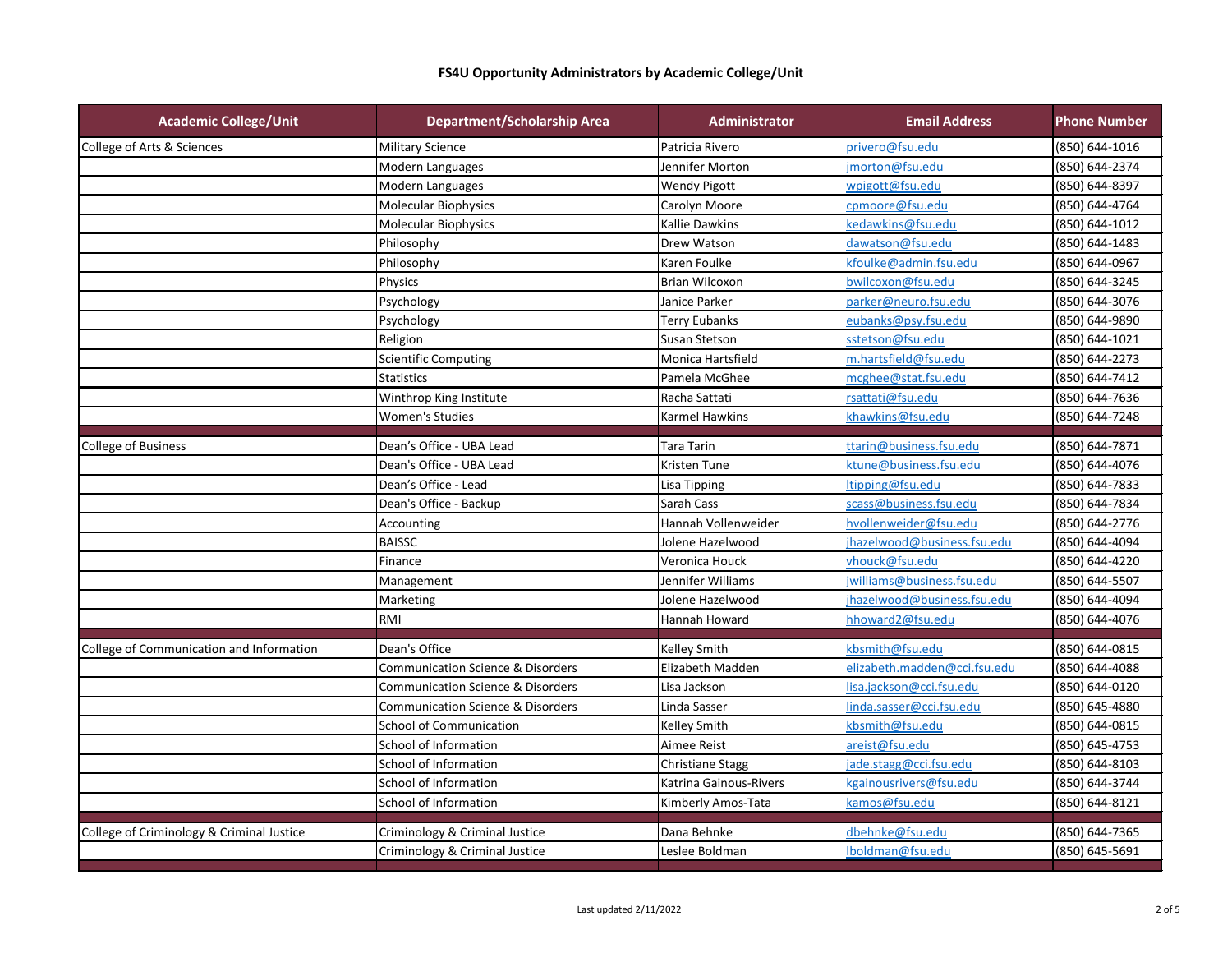| <b>Academic College/Unit</b>            | <b>Department/Scholarship Area</b>      | Administrator            | <b>Email Address</b>        | <b>Phone Number</b> |
|-----------------------------------------|-----------------------------------------|--------------------------|-----------------------------|---------------------|
| Dedman College of Hospitality           | Dedman College of Hospitality           | Alishia Piotrowski       | apiotrowski@dedman.fsu.edu  | (850) 644-8245      |
| College of Education                    | College Wide                            | <b>Charlotte Hayes</b>   | chayes4@fsu.edu             | (850) 644-1144      |
|                                         | College Wide                            | Rachel Jeter             | rjeter@fsu.edu              | (850) 644-0371      |
|                                         | Dean's Office                           | Derek Taylor             | det02@admin.fsu.edu         | (850) 644-4944      |
|                                         | Florida High School                     | Jennifer Granger         | jkgranger@fsu.edu           | (850) 245-3730      |
| College of Engineering                  | College Wide                            | <b>Tiffany Pelletier</b> | tpelletier@eng.famu.fsu.edu | (850) 410-6619      |
|                                         | College Wide                            | <b>Malik Harvey</b>      | mharvey2@fsu.edu            | (850) 410-6614      |
|                                         | College Wide                            | Maribel Amwake           | mamwake@fsu.edu             | (850) 410-6485      |
|                                         | Industrial & Manufacturing Engineering  | <b>Stephanie Salters</b> | salters@eng.famu.fsu.edu    | (850) 645-8980      |
| College of Fine Arts                    | College Wide                            | Tori Cole                | vcole@fsu.edu               | (850) 644-2147      |
|                                         | <b>Art Education</b>                    | Tori Cole                | vcole@fsu.edu               | (850) 644-2147      |
|                                         | <b>Art Education</b>                    | Vicki Barr               | vbarr@fsu.edu               | (850) 644-5473      |
|                                         | Art History                             | <b>Sheri Patton</b>      | spatton@admin.fsu.edu       | (850) 644-1250      |
|                                         | Interior Architecture & Design          | Deborah Alexander        | dlalexander@fsu.edu         | (850) 644-1436      |
|                                         | School of Dance                         | LaToya Davis-Craig       | ldavis3@fsu.edu             | (850) 644-5473      |
|                                         | School of Theatre                       | <b>Bradley Brock</b>     | bbrock@admin.fsu.edu        | (850) 644-3189      |
| <b>Graduate School</b>                  | Graduate School                         | Ashley Jarvis            | a.jarvis@fsu.edu            | (850) 644-3718      |
| College of Health and Human Sciences    | <b>Health and Human Sciences</b>        | <b>Marian Sumner</b>     | msumner@fsu.edu             | (850) 644-5468      |
|                                         | <b>Health and Human Sciences</b>        | Teresa Bryan             | tlbryan@fsu.edu             | (850) 644-1281      |
| Institute of Science and Public Affairs | Institute of Science and Public Affairs | Vania Aguilar            | vania.aguilar@fsu.edu       | (850) 644-4551      |
| Jim Moran College of Entrepreneurship   | Jim Moran College of Entrepreneurship   | <b>Brooke Evans</b>      | bevans@jmc.fsu.edu          | (850) 644-3779      |
|                                         | Jim Moran College of Entrepreneurship   | Kaylee Blanchard         | kblanchard@fsu.edu          | (850) 644-5120      |
|                                         | Jim Moran College of Entrepreneurship   | Lisa Lopez               | llopez5@fsu.edu             | (850) 644-3779      |
| College of Law                          | Law                                     | Alisa Duke               | aduke@law.fsu.edu           | (850) 644-4495      |
|                                         | Law                                     | Morgan Applegate         | mapplega@law.fsu.edu        | (850) 644-7268      |
|                                         | Law                                     | Nancy Benavides          | nbenavid@law.fsu.edu        | (850) 644-8311      |
| College of Medicine                     | Medicine                                | Pam McCully              | pam.mccully@med.fsu.edu     | (850) 644-8489      |
|                                         | Medicine                                | <b>Ryan Mullins</b>      | ryan.mullins@med.fsu.edu    | (850) 645-7270      |
| College of Motion Picture Arts          | <b>Motion Picture Arts</b>              | Illaena Leigh            | ileigh@fsu.edu              | (850) 644-8747      |
| <b>College of Music</b>                 | College Wide                            | Alexa Lang               | aglang@fsu.edu              | (850) 644-0415      |
|                                         | College Wide                            | Nicole Folkert           | nicole.folkert@fsu.edu      | (850) 644-6572      |
|                                         | Undergraduate                           | Joanna Hunt              | jchunt@fsu.edu              | (850) 644-4418      |
|                                         | Graduate                                | Michael Thrasher         | mthrasher@fsu.edu           | (850) 644-5848      |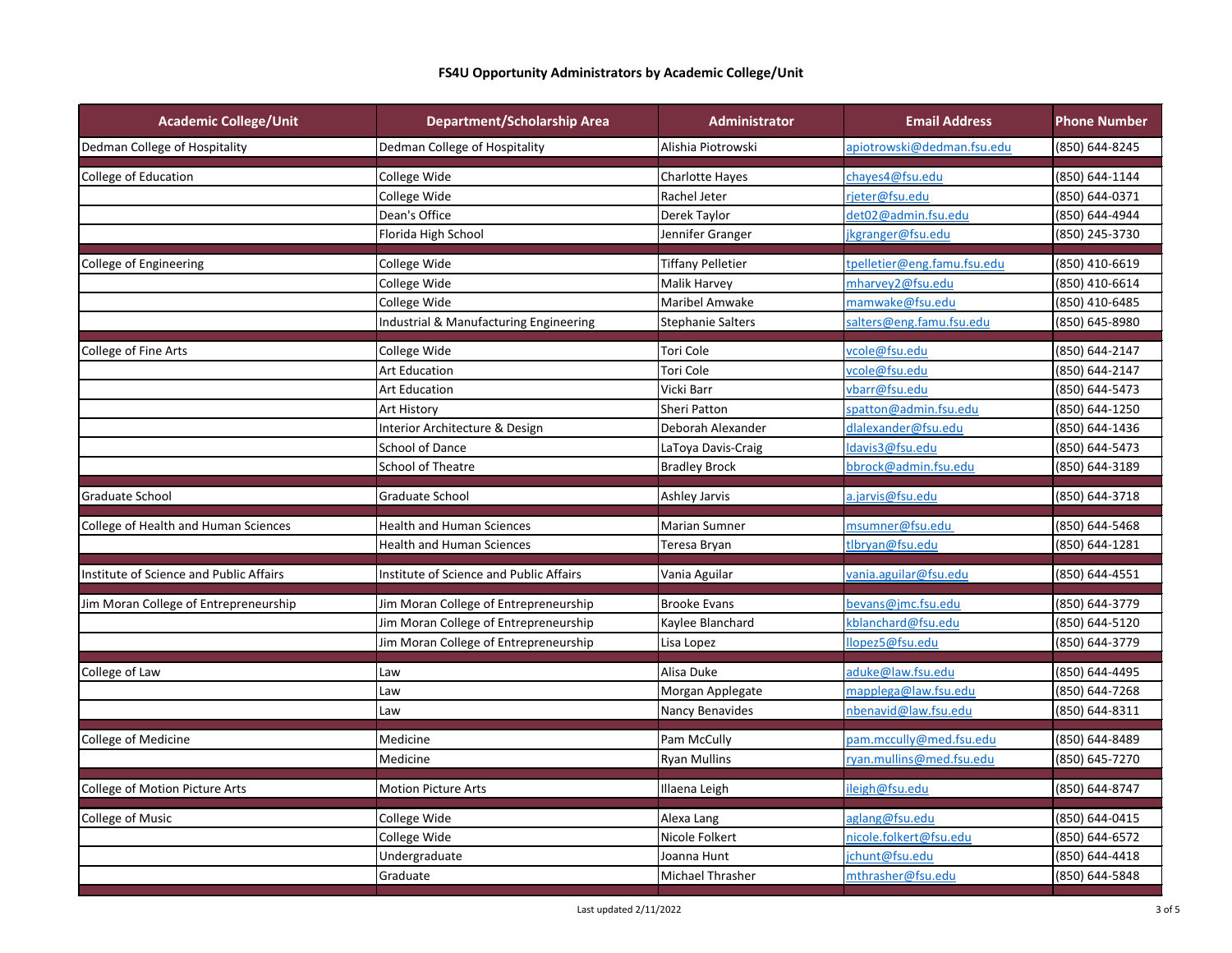| <b>Academic College/Unit</b>               | <b>Department/Scholarship Area</b>  | Administrator                | <b>Email Address</b>       | <b>Phone Number</b> |
|--------------------------------------------|-------------------------------------|------------------------------|----------------------------|---------------------|
| College of Nursing                         | <b>Nursing</b>                      | Malica Segura                | msegura@admin.fsu.edu      | (850) 644-5300      |
| Panama City Campus                         | Panama City Campus                  | David Henry                  | dlhenry@fsu.edu            | (850) 770-2166      |
|                                            | Panama City Campus                  | Kathryn Morgan               | kmorgan@pc.fsu.edu         | (850) 770-2177      |
|                                            | Panama City Campus                  | Michelle Roberson            | mroberson@pc.fsu.edu       | (850) 770-2150      |
| President's Office                         | <b>Student Veteran's Center</b>     | <b>Becky Culp</b>            | bculp@admin.fsu.edu        | (850) 645-9867      |
| Provost's Office / Academic Affairs        | Provost's Office                    | Barbara Koehler              | bkoehler@fsu.edu           | (850) 645-9658      |
|                                            | Center for Professional Development | Sheila Bagley                | sbagley@fsu.edu            | (850) 644-7551      |
|                                            | <b>International Programs</b>       | Louis Wright                 | lwright3@fsu.edu           | (334) 707-4297      |
| Research                                   | Marine Lab                          | Durene Gilbert               | degilbert@fsu.edu          | (850) 697-4095      |
| College of Social Sciences & Public Policy | College Wide                        | Kateri Kitchens              | lkitchens@fsu.edu          | (850) 644-5414      |
|                                            | College Wide                        | Tonja Guilford               | tguilford@fsu.edu          | (850) 644-5488      |
|                                            | Dean's Office                       | Kateri Kitchens              | lkitchens@fsu.edu          | (850) 644-5414      |
|                                            | African American Studies            | <b>Chere Williams</b>        | cwilliams28@fsu.edu        | (850) 644-4418      |
|                                            | Demography Populations Health       | L. Kateri Kitchens           | lkitchens@fsu.edu          | (850) 644-5414      |
|                                            | Demography Populations Health       | Lynn Peacock                 | lpeacock@fsu.edu           | (850) 644-1762      |
|                                            | Devoe Moore Center                  | L. Kateri Kitchens           | lkitchens@fsu.edu          | (850) 644-5414      |
|                                            | Economics                           | Julie Phillips von der Lieth | julie.phillips@fsu.edu     | (850) 644-3835      |
|                                            | Economics                           | Justin Roumelis              | iroumelis@fsu.edu          | (850) 644-7099      |
|                                            | <b>International Affairs</b>        | Dr. Lee Metcalf              | Imetcalf@fsu.edu           | (850) 644-4418      |
|                                            | <b>International Affairs</b>        | Sabrina Smith                | ssmith9@fsu.edu            | (850) 644-4418      |
|                                            | Osher Lifelong Learning Institute   | John Crutchfield             | jcrutchfield@admin.fsu.edu | (850) 645-0243      |
|                                            | Osher Lifelong Learning Institute   | Michelle Gomez               | mgomez3@fsu.edu            | (850) 645-9650      |
|                                            | <b>Political Science</b>            | Ule "Press" Jackson          | ujackson@fsu.edu           | (850) 644-7301      |
|                                            | <b>Public Health</b>                | Sabrina Smith                | ssmith9@fsu.edu            | (850) 644-4418      |
|                                            | <b>Stavros Center</b>               | Justin Roumelis              | jroumelis@fsu.edu          | (850) 644-7099      |
|                                            | Sociology                           | Juhaina Soares               | jsoares@fsu.edu            | (850) 644-8158      |
|                                            | <b>Urban Planning</b>               | Susan Taylor                 | sataylor2@fsu.edu          | (850) 644-4510      |
| College of Social Work                     | College Wide                        | Lindsey Hugen                | Ihugen@fsu.edu             | (850) 644-5939      |
|                                            | College Wide                        | Naomi Molina                 | naomi.molina@fsu.edu       | (850) 645-9767      |
|                                            | CSW International Program           | Emily Joyce                  | ejoyce2@fsu.edu            | (850) 644-1201      |
|                                            | Field Office                        | Tawanna Williams             | trwilliams2@fsu.edu        | (850) 644-4860      |
| <b>Student Affairs</b>                     | Campus Recreation                   | Jenna Ulewicz                | jmallen@admin.fsu.edu      | (850) 644-0549      |
|                                            | Career Center                       | Leslie Mille                 | Imille@fsu.edu             | (850) 644-6433      |
|                                            | Career Center                       | Li Pon                       | lpon@fsu.edu               | (850) 644-2442      |
|                                            | Career Center                       | Shereada Harrell             | sharrell3@fsu.edu          | (850) 644-6771      |